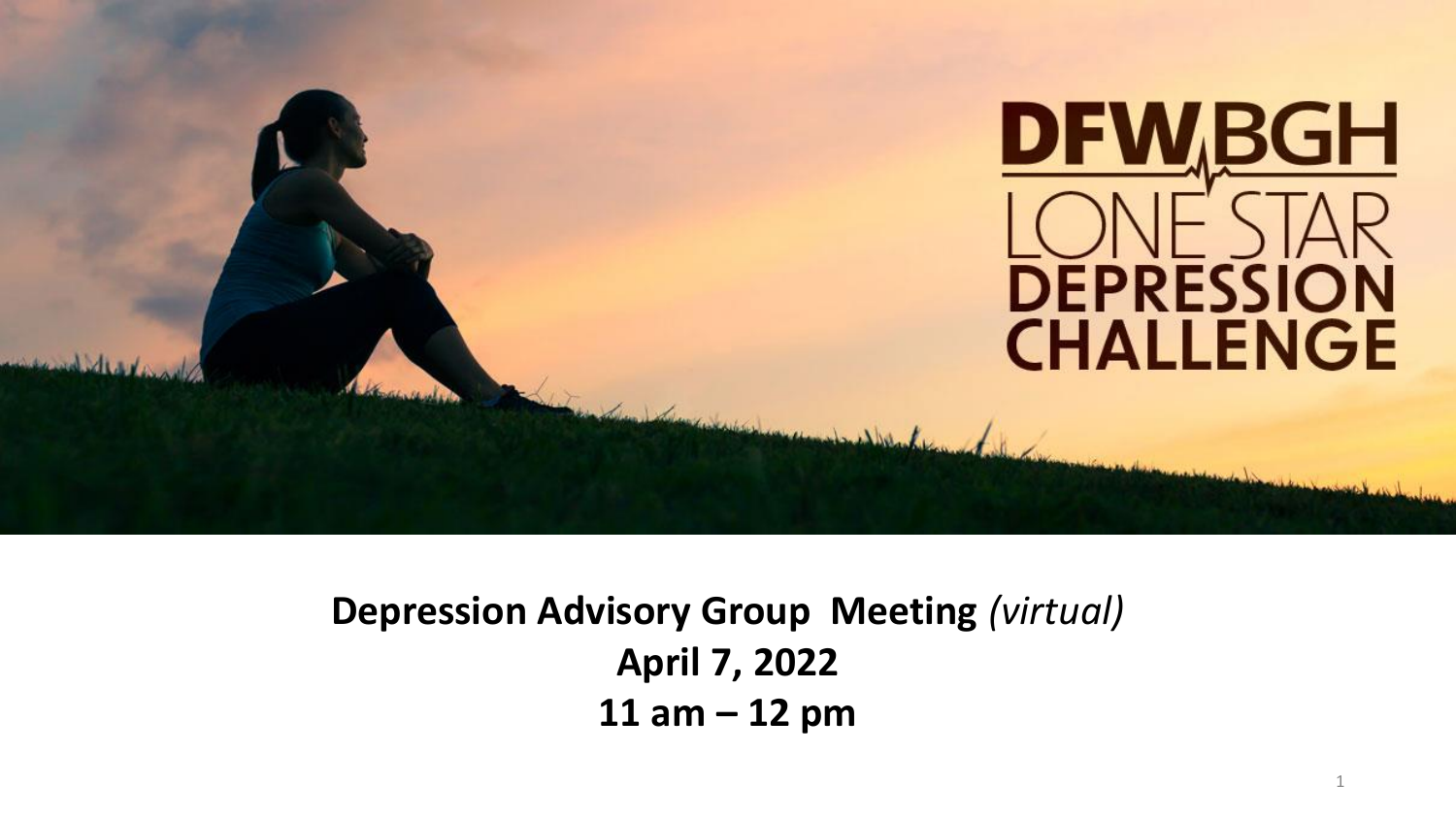

# **Mental Health Is A Top Priority For Employers**

#### **The COVID-19 pandemic has exacerbated the ongoing mental health crisis in America.**

- **Pre-COVID :** 1 in 10 adults reported symptoms of anxiety or depression.
- **Height of COVID:** 4 in 10 adults reported anxiety and/or depression symptoms—a four-fold increase
- **Post-COVID:** 2 of 3 employees report "Return to Work Anxiety"

#### **Employers are particularly concerned about the toll this is taking on employees:**

- Disruptions in work & family life, social isolation, fear of COVID and of job-loss have had a devastating impact on employees' mental and emotional health, manifesting as anxiety, depression & addiction, also suicide—the #2 cause of death for 15-44 age groups.
- Depression causes an estimated 200 million lost workdays a year, at a cost to employers of approximately \$44 billion in lost productivity each year.
- Depression also contributes mightily to the cost and severity of chronic conditions.

#### 2 **Benefits executives are tasked with designing robust benefits programs to support employees' mental health and well-being.**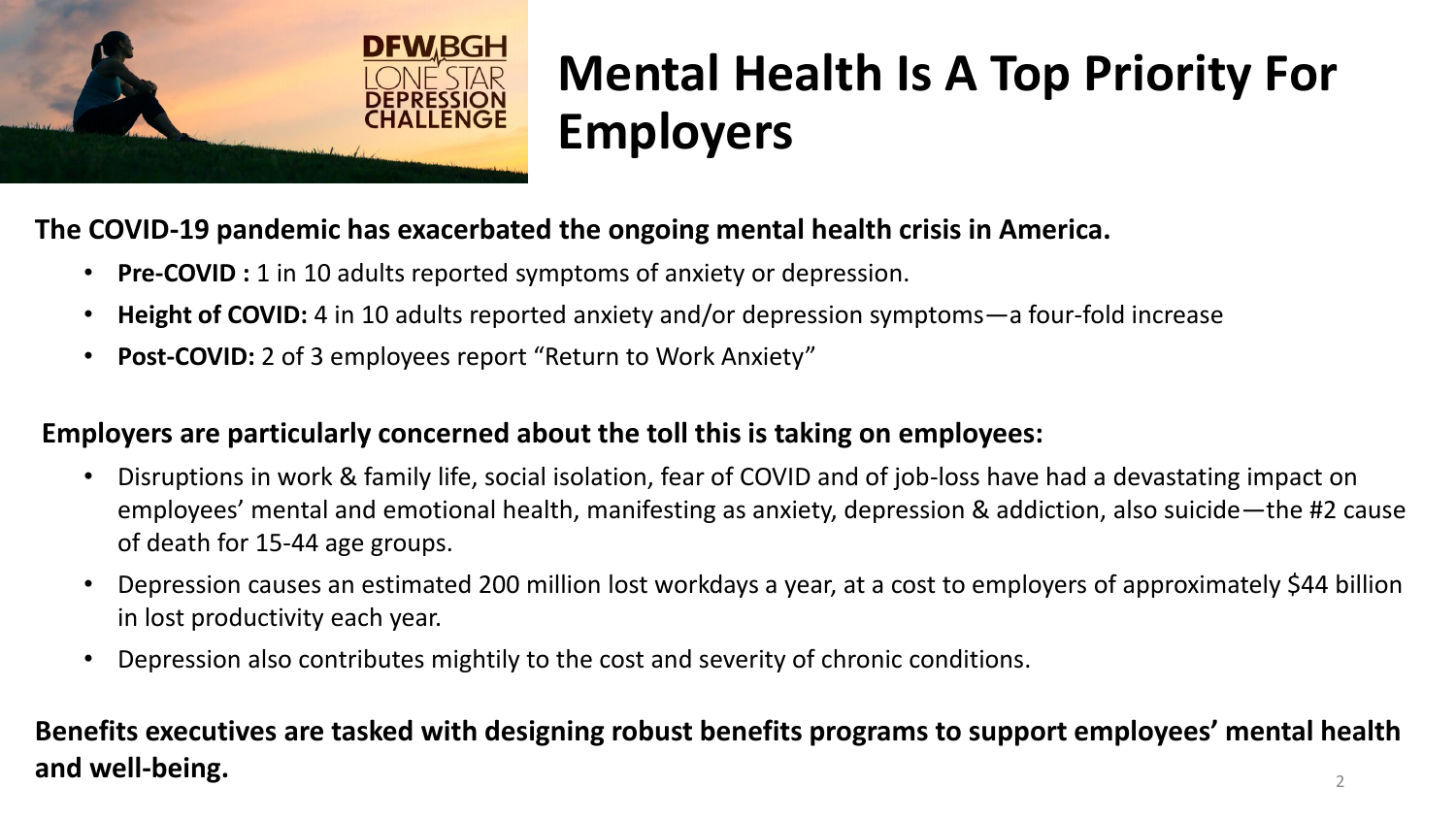

# **Overview of Lone Star Depression Challenge Project**

- ➢ **3-year Partnership with MMHPI**
- ➢ **LSDC Project Goals:**
	- 1. Support employee mental health
	- 2. Reduce depression and its stigma in the workplace
	- 3. Promote testing for depression & encourage treatment
	- 4. Improve access to quality MH treatment, including telehealth
- ➢ **LSDC Project Components (4)**
	- 1. General Membership Educational Programs
	- 2. LSDC Employer Case Studies
	- **3. Depression Management Toolkit**
	- 4. Stakeholder Communications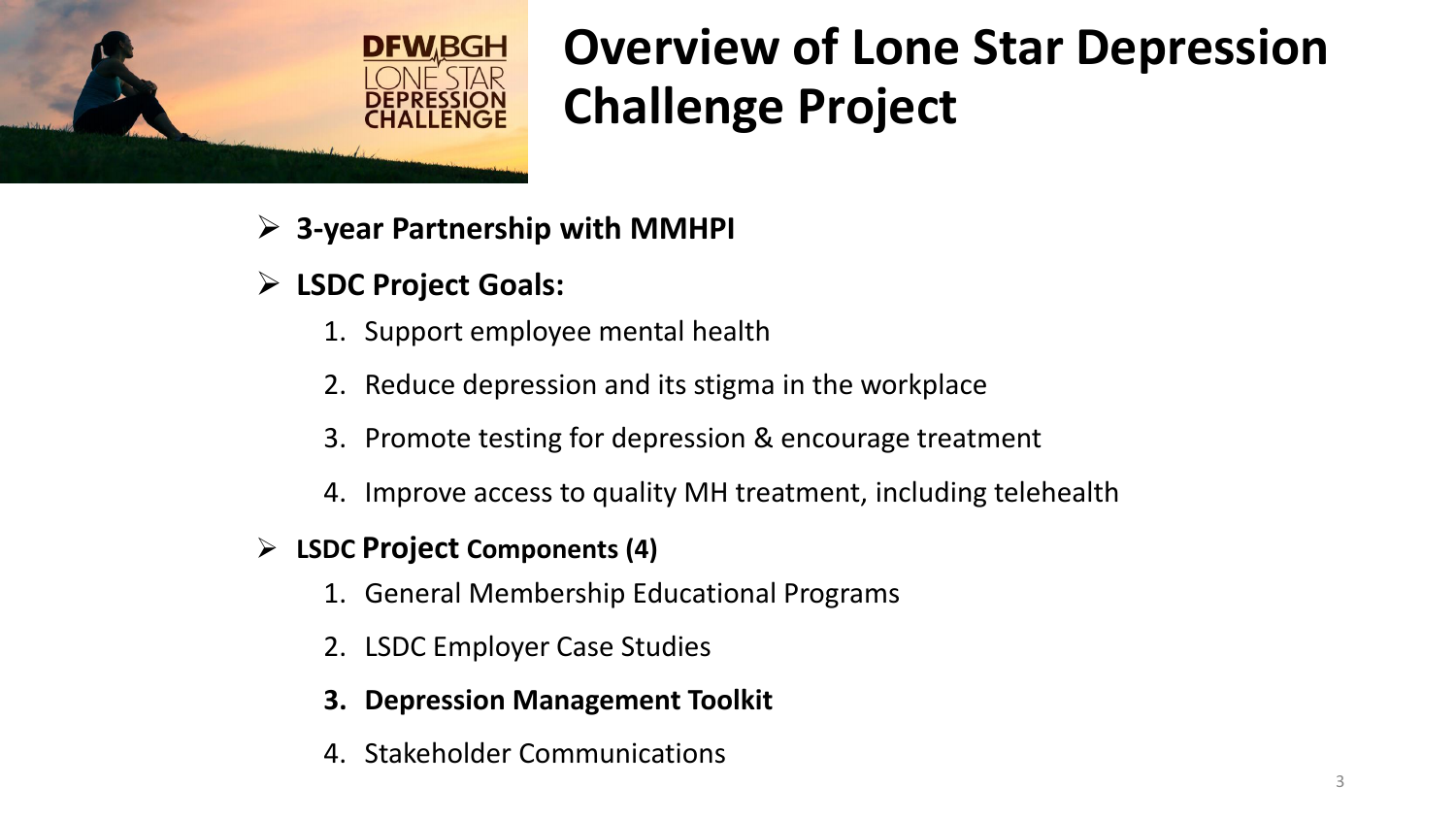

# **Depression Advisory Group Members**

### **DFWBGH Employers**

- Michelle Brookes, Southwest Airlines
- Andrea Cockrell, City of Plano
- Michelle Gifford, City of Plano
- Liz Kiertscher, Garland-ISD
- Angela Martin-Terry, Mary Kay, Inc.
- Alice McAbee, Amentum
- Rebecca McNeal, Neiman Marcus Group
- Kari Jo Zika, DFW Airport Board

### **DFWBGH Project Leaders**

- Marianne Fazen, PhD, Executive Director
- Marc Chappell, Project Director
- Jandis Price, Project Manager

#### **MH Consultants**

- Kembre Roberts, PhD, Lockton Dunning Benefits
- Abinue Fortingo, MPH, Brown & Brown
- Kelly Polinski, MPH, Brown & Brown
- Lauren Kelly, Magellan Health
- Shannon Schaul, PsychHub
- Liz Bibeau, HUB

### **MH Subject Experts**

- Frank Webster, MD, BCBS-TX
- Siu Po Becker, MD, Willis Towers Watson
- Joel Axler, MD, Brown & Brown
- Carly Hoffman, MA, LPCC, Mercer
- Kacie Kelly, MMHPI
- Shari Salvador, ComPsych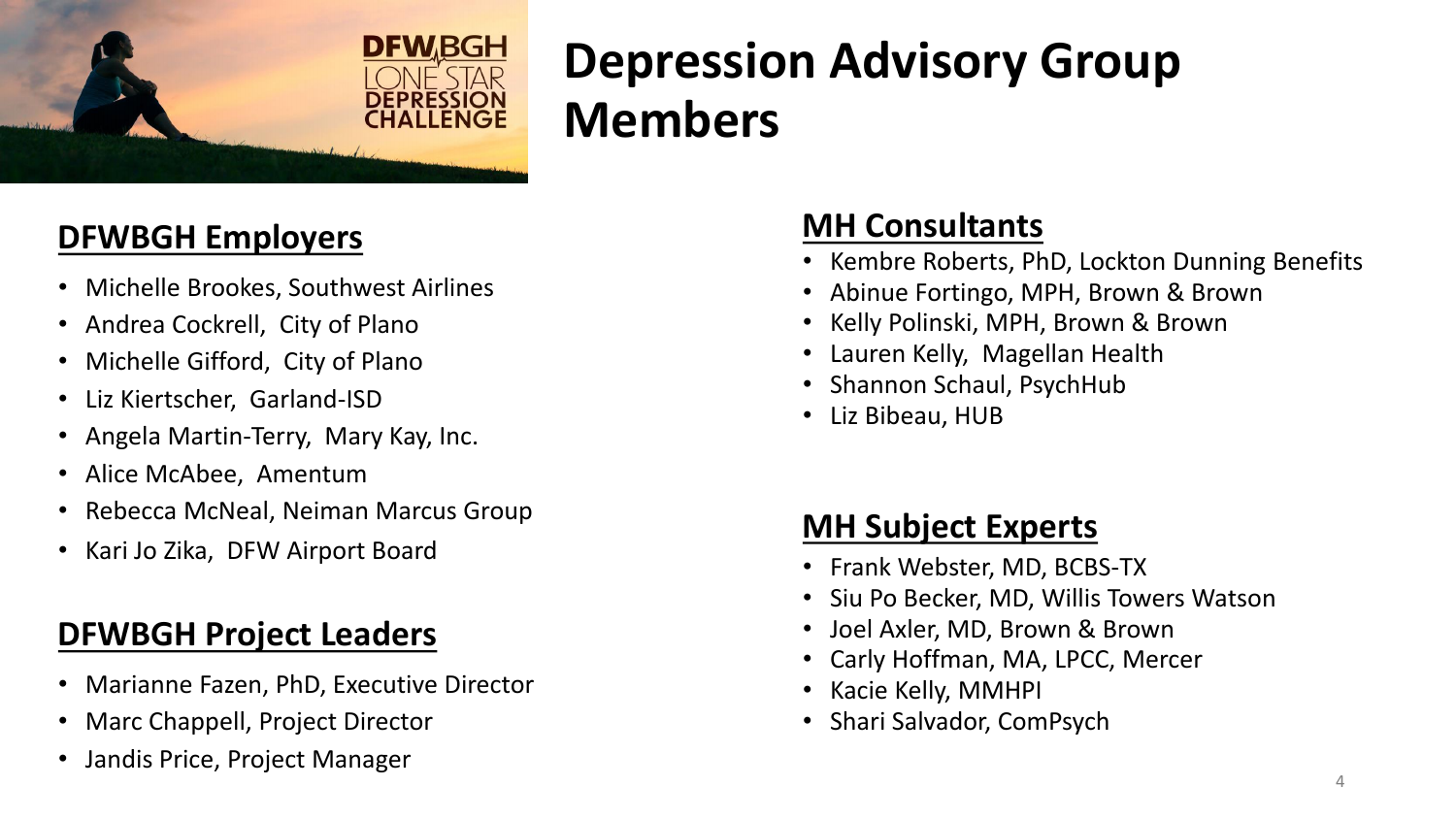

### **Depression Advisory Group Goal: Develop Depression Management Toolkit**

### **Toolkit Components**

- 1. Employee education resources to recognize symptoms, reduce stigma, improve access to treatment *(Include "best-in-class" examples)*
- 2. Depression-related data collection & analysis re prevalence, utilization, costs, absenteeism, etc. *(Include "best-in-class" examples)*
- 3. Examine benefits strategies, programs & resources to support employees with depression *(Include "best-in-class" examples)*
- 4. Review employee communications strategies *(Include "best-in-class" examples)*